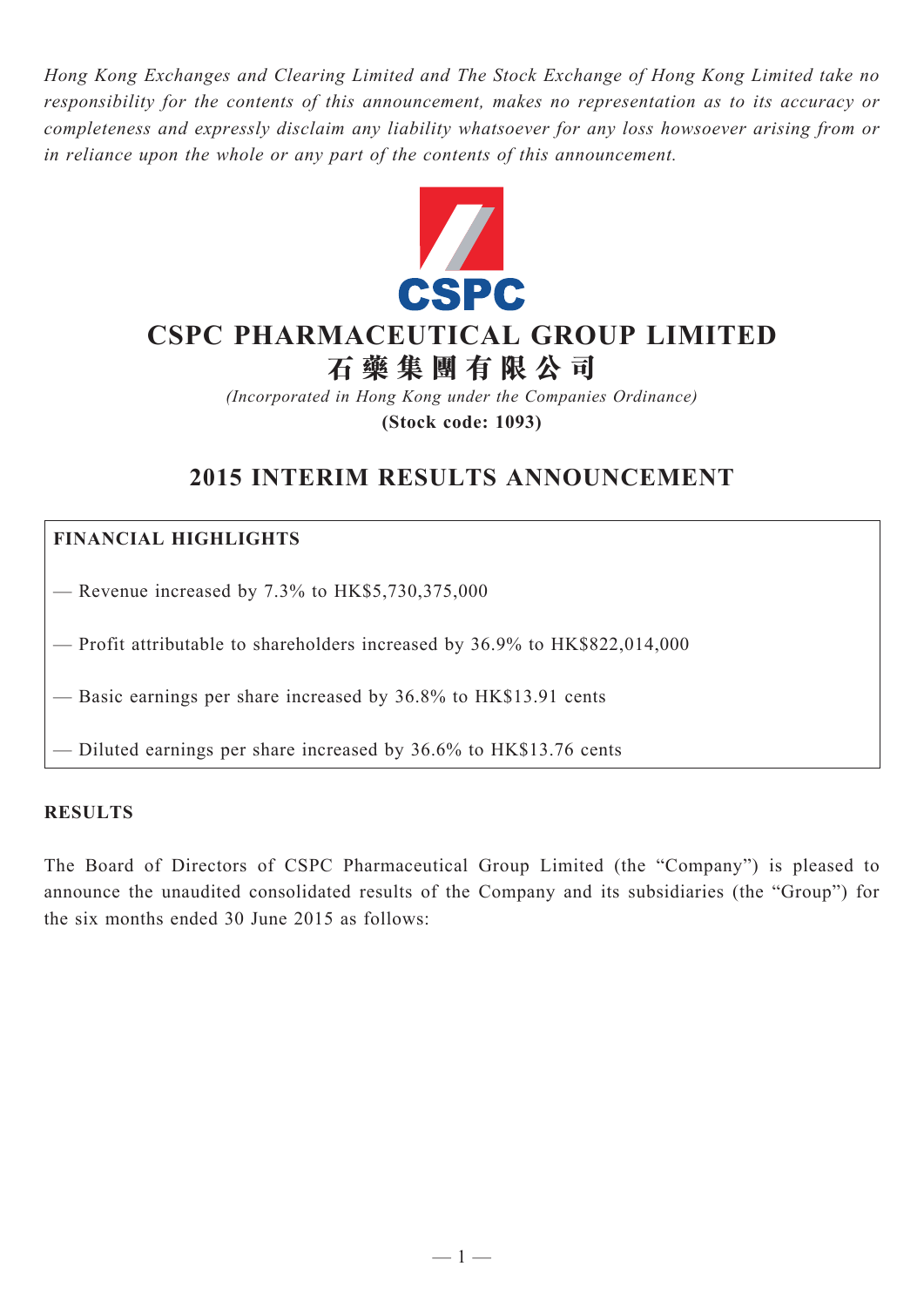# **CONDENSED CONSOLIDATED STATEMENT OF PROFIT OR LOSS AND OTHER COMPREHENSIVE INCOME**

*For the six months ended 30 June 2015*

|                                                          |                | For the six months |             |
|----------------------------------------------------------|----------------|--------------------|-------------|
|                                                          |                | ended 30 June      |             |
|                                                          |                | 2015               | 2014        |
|                                                          | <b>Notes</b>   | <b>HK\$'000</b>    | HK\$'000    |
|                                                          |                | (Unaudited)        | (Unaudited) |
| Revenue                                                  | $\mathfrak{Z}$ | 5,730,375          | 5,342,470   |
| Cost of sales                                            |                | (3, 153, 649)      | (3,321,420) |
| Gross profit                                             |                | 2,576,726          | 2,021,050   |
| Other income                                             |                | 36,518             | 90,530      |
| Selling and distribution expenses                        |                | (1,100,322)        | (846, 327)  |
| Administrative expenses                                  |                | (265, 624)         | (302, 889)  |
| Other expenses                                           |                | (176, 331)         | (160, 918)  |
| Operating profit                                         |                | 1,070,967          | 801,446     |
| Finance costs                                            |                | (27, 885)          | (29, 231)   |
| Share of results of                                      |                |                    |             |
| - an associate                                           |                | 141                |             |
| — a joint venture                                        |                | 4,196              | (526)       |
| Profit before tax                                        | $\overline{A}$ | 1,047,419          | 771,689     |
| Income tax expense                                       | 5              | (217, 399)         | (162, 263)  |
|                                                          |                |                    |             |
| Profit for the period                                    |                | 830,020            | 609,426     |
| Other comprehensive expense:                             |                |                    |             |
| Items that will not be reclassified to profit or loss:   |                |                    |             |
| Exchange differences arising on translation of financial |                |                    |             |
| statements to presentation currency                      |                |                    | (216, 076)  |
| Share of exchange differences of a joint venture         |                |                    | (444)       |
| Other comprehensive expense for the period               |                |                    | (216, 520)  |
| Total comprehensive income for the period                |                | 830,020            | 392,906     |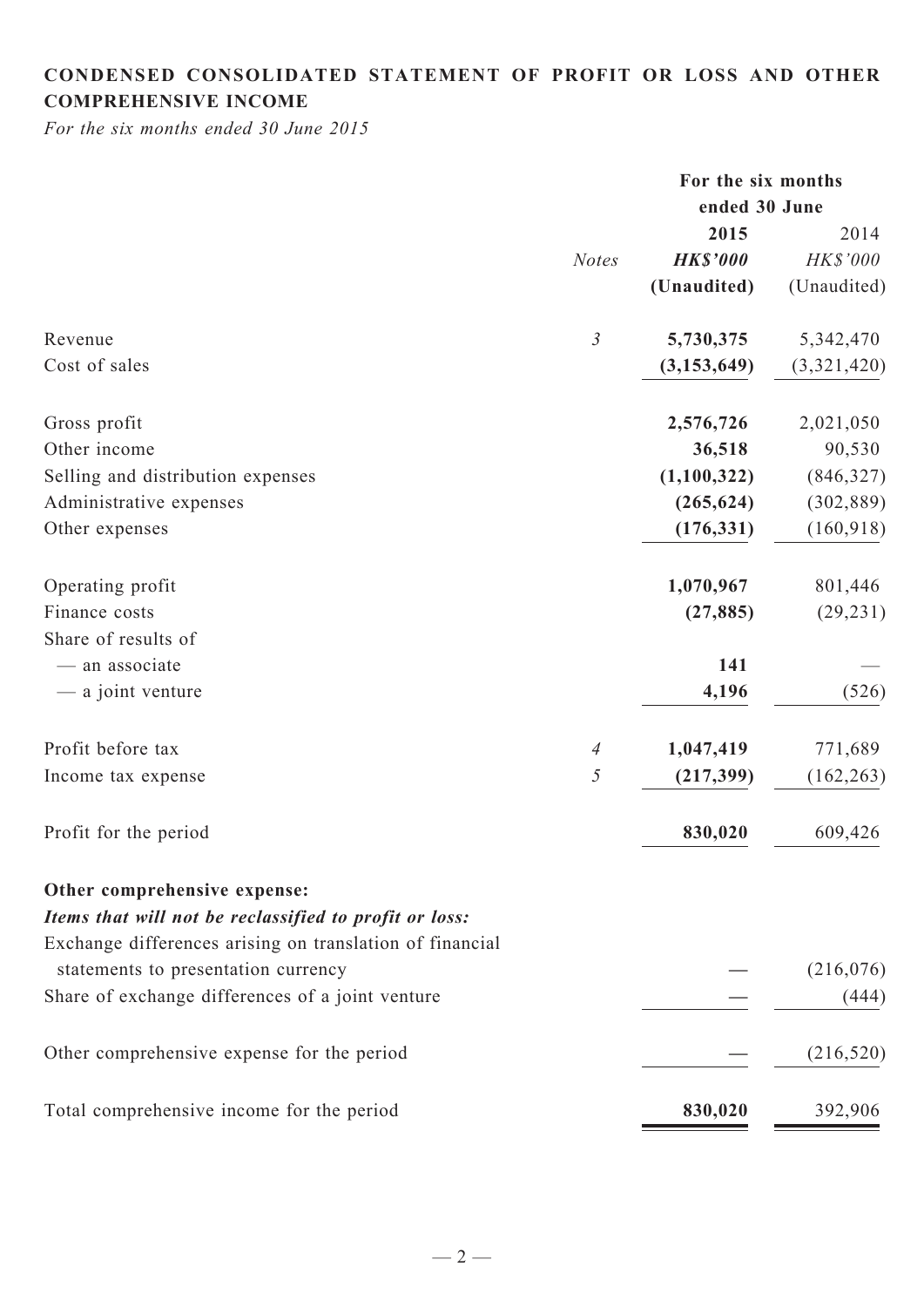|                | For the six months<br>ended 30 June |             |  |
|----------------|-------------------------------------|-------------|--|
|                | 2015                                | 2014        |  |
| <b>Notes</b>   | <b>HK\$'000</b>                     | HK\$'000    |  |
|                | (Unaudited)                         | (Unaudited) |  |
|                |                                     |             |  |
|                | 822,014                             | 600,665     |  |
|                | 8,006                               | 8,761       |  |
|                | 830,020                             | 609,426     |  |
|                |                                     |             |  |
|                |                                     | 386,683     |  |
|                | 8,006                               | 6,223       |  |
|                | 830,020                             | 392,906     |  |
|                |                                     |             |  |
|                | <b>HK</b> cents                     | HK cents    |  |
| $\overline{7}$ |                                     |             |  |
|                | 13.91                               | 10.17       |  |
|                | 13.76                               | 10.07       |  |
|                |                                     | 822,014     |  |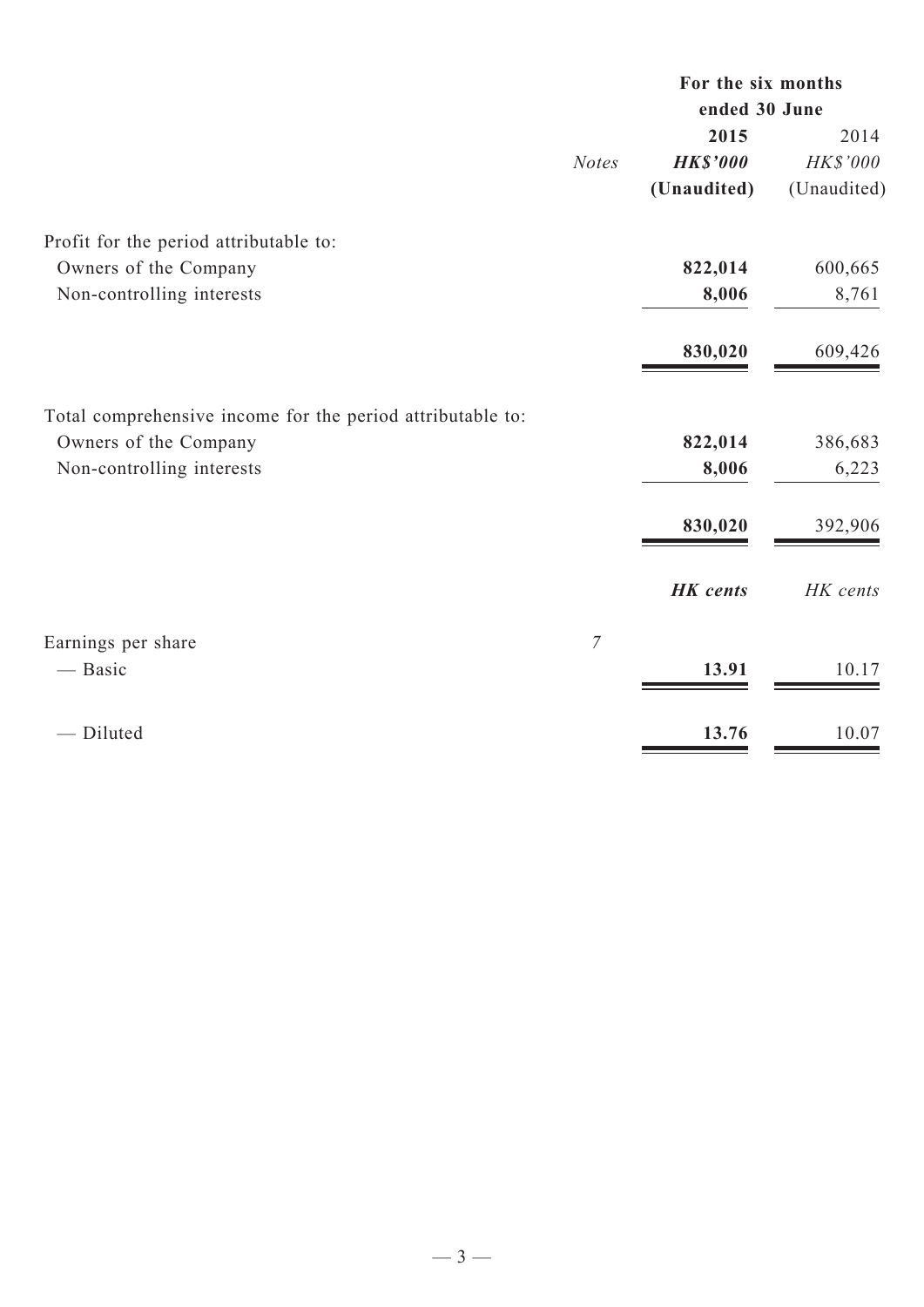# **CONDENSED CONSOLIDATED STATEMENT OF FINANCIAL POSITION**

*As at 30 June 2015*

|                                              |              | As at           | As at       |
|----------------------------------------------|--------------|-----------------|-------------|
|                                              |              | 30 June         | 31 December |
|                                              |              | 2015            | 2014        |
|                                              | <b>Notes</b> | <b>HK\$'000</b> | HK\$'000    |
|                                              |              | (Unaudited)     | (Audited)   |
| <b>Non-current assets</b>                    |              |                 |             |
| Property, plant and equipment                |              | 5,155,044       | 5,049,087   |
| Prepaid lease payments                       |              | 497,424         | 498,522     |
| Goodwill                                     |              | 125,060         | 125,060     |
| Other intangible assets                      |              | 108,102         | 111,289     |
| Interest in an associate                     |              | 56,873          | 56,732      |
| Interest in a joint venture                  |              | 22,363          | 18,167      |
| Available-for-sale investment                |              |                 | 1,705       |
| Deferred tax assets                          |              | 37,255          | 34,922      |
|                                              |              | 6,002,121       | 5,895,484   |
| <b>Current assets</b>                        |              |                 |             |
| Inventories                                  |              | 2,173,892       | 1,805,749   |
| Trade and other receivables                  | $\delta$     | 2,033,712       | 2,006,712   |
| <b>Bills</b> receivables                     | $\delta$     | 1,319,367       | 1,079,359   |
| Trade receivables due from related companies |              | 114,358         | 92,471      |
| Trade receivable due from an associate       |              | 19,638          |             |
| Amount due from a joint venture              |              | 69,552          | 76,450      |
| Prepaid lease payments                       |              | 15,769          | 14,928      |
| Tax recoverable                              |              | 2,420           | 2,754       |
| Held for trading investments                 |              | 766             | 703         |
| Restricted bank deposits                     |              | 56,558          | 58,199      |
| Bank balances and cash                       |              | 1,874,566       | 1,468,421   |
|                                              |              | 7,680,598       | 6,605,746   |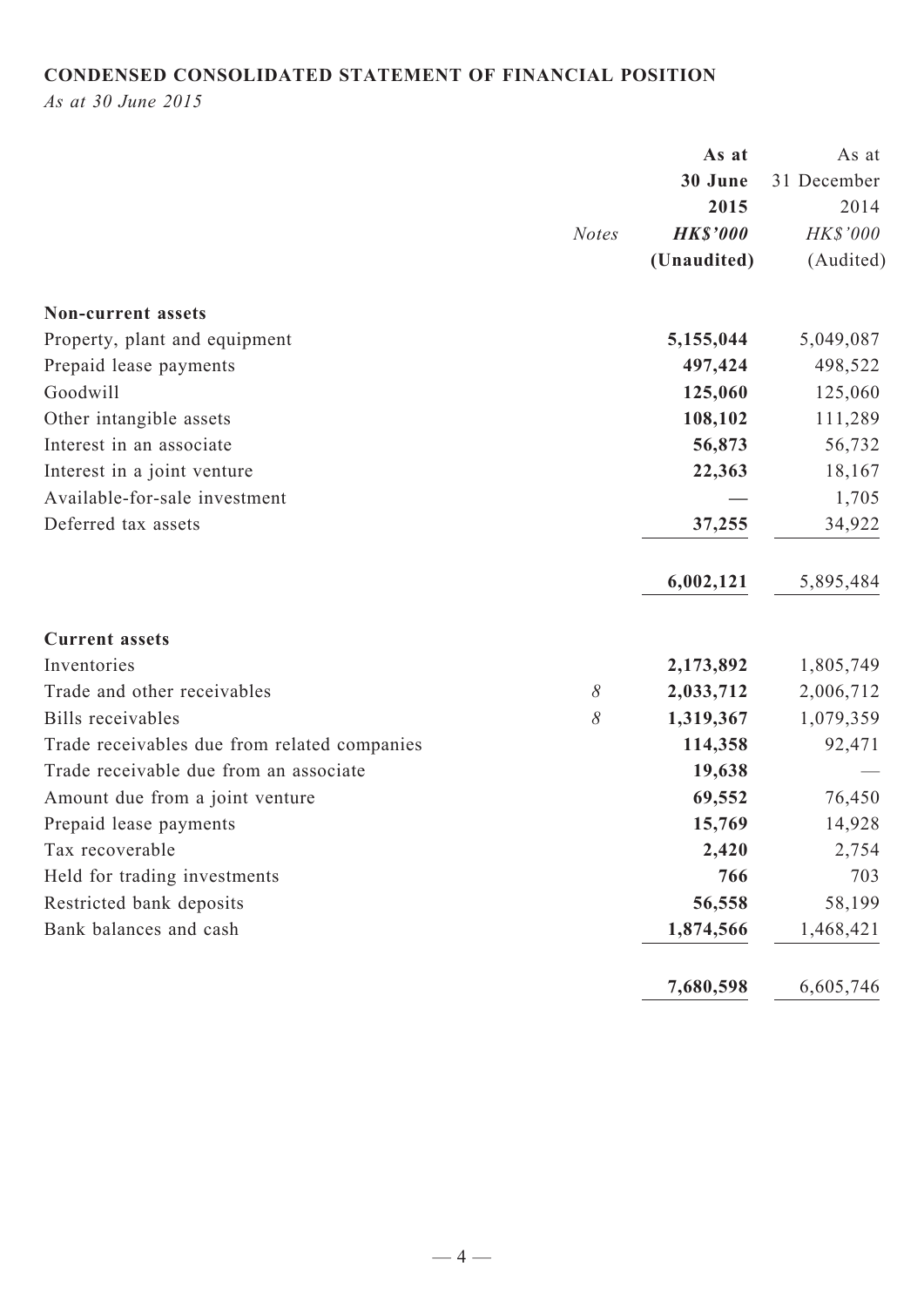|                                              |              | As at           | As at       |
|----------------------------------------------|--------------|-----------------|-------------|
|                                              |              | 30 June         | 31 December |
|                                              |              | 2015            | 2014        |
|                                              | <b>Notes</b> | <b>HK\$'000</b> | HK\$'000    |
|                                              |              | (Unaudited)     | (Audited)   |
| <b>Current liabilities</b>                   |              |                 |             |
| Trade and other payables                     | 9            | 2,483,977       | 2,329,726   |
| Bills payables                               | 9            | 104,563         | 227,150     |
| Trade payables due to related companies      |              | 92,484          | 26,483      |
| Trade payable due to an associate            |              |                 | 576         |
| Amounts due to related companies             |              | 456,551         | 277,894     |
| Tax liabilities                              |              | 84,520          | 116,597     |
| Borrowings                                   |              | 594,869         | 624,070     |
|                                              |              | 3,816,964       | 3,602,496   |
| Net current assets                           |              | 3,863,634       | 3,003,250   |
| Total assets less current liabilities        |              | 9,865,755       | 8,898,734   |
| <b>Non-current liabilities</b>               |              |                 |             |
| Deferred tax liabilities                     |              | 59,939          | 29,645      |
| <b>Borrowings</b>                            |              | 1,216,622       | 601,800     |
| Government grants                            |              | 200,948         | 115,761     |
|                                              |              | 1,477,509       | 747,206     |
| Net assets                                   |              | 8,388,246       | 8, 151, 528 |
|                                              |              |                 |             |
| <b>Capital and reserves</b>                  |              |                 |             |
| Share capital                                |              | 9,819,731       | 9,819,731   |
| Reserves                                     |              | (1,509,365)     | (1,740,577) |
| Equity attributable to owners of the Company |              | 8,310,366       | 8,079,154   |
| Non-controlling interests                    |              | 77,880          | 72,374      |
| <b>Total equity</b>                          |              | 8,388,246       | 8, 151, 528 |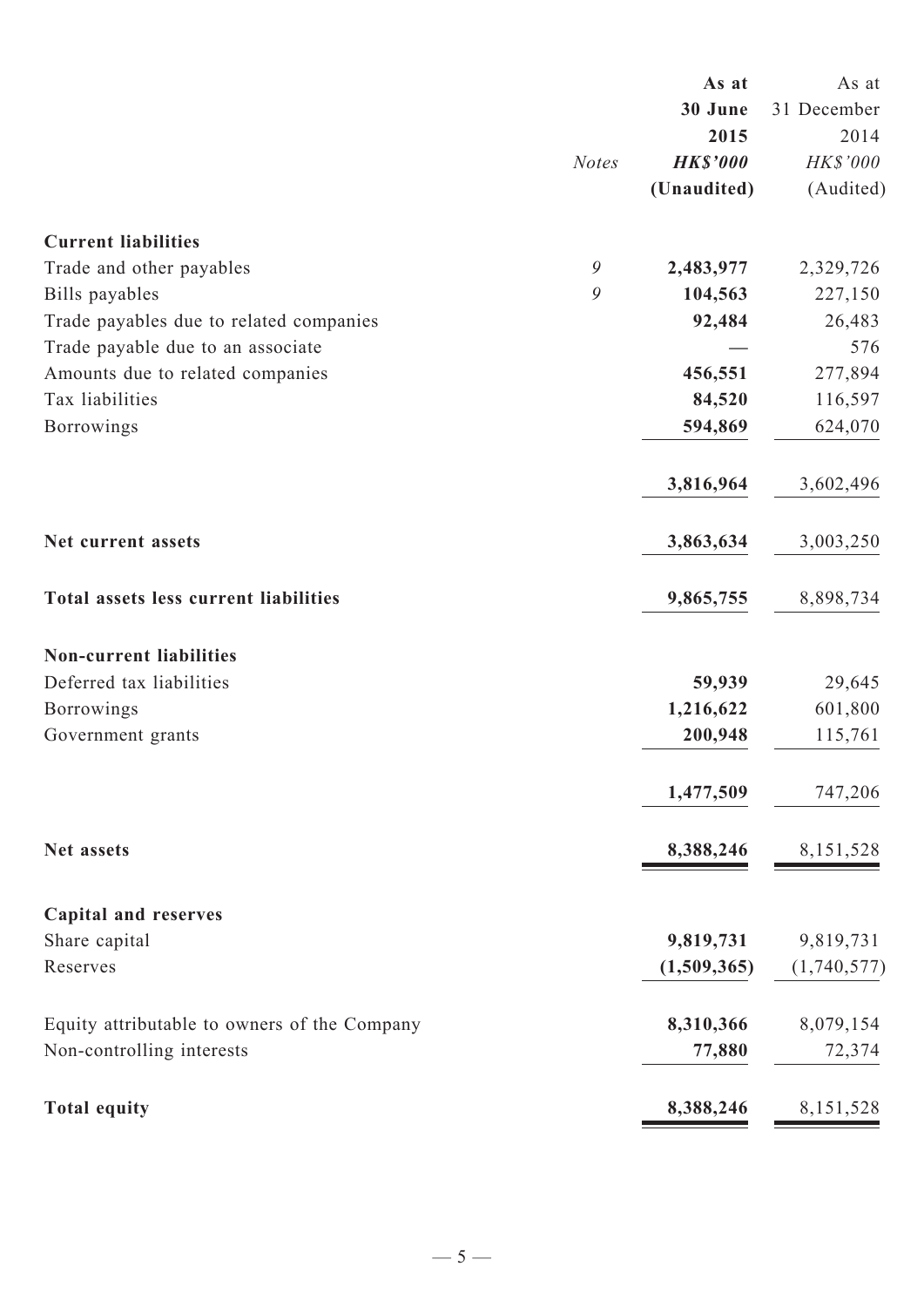#### **NOTES TO THE CONDENSED CONSOLIDATED FINANCIAL STATEMENTS**

*For the six months ended 30 June 2015*

#### **1. BASIS OF PREPARATION**

The condensed consolidated financial statements have been prepared in accordance with Hong Kong Accounting Standard ("HKAS") 34 *Interim Financial Reporting* issued by the Hong Kong Institute of Certified Public Accountants ("HKICPA") as well as with the applicable disclosure requirements of Appendix 16 to the Rules Governing the Listing of Securities on The Stock Exchange of Hong Kong Limited.

The Company is a public limited company incorporated in Hong Kong and its shares are listed on The Stock Exchange of Hong Kong Limited.

#### **2. PRINCIPAL ACCOUNTING POLICIES**

The condensed consolidated financial statements have been prepared on the historical cost basis, except for certain financial instruments, which are measured at fair values, as appropriate.

Except as described below, the accounting policies and methods of computation used in the condensed consolidated financial statements for the six months ended 30 June 2015 are the same as those followed in the preparation of the Group's annual financial statements for the year ended 31 December 2014.

In the current interim period, the Group has applied, for the first time, the following amendments to Hong Kong Financial Reporting Standards ("HKFRSs") issued by the HKICPA that are relevant for the preparation of the Company's condensed consolidated financial statements:

- Amendments to HKAS19 *Defined Benefit Plans: Employee Contributions;*
- • Amendments to HKFRSs Annual Improvements to HKFRSs 2010-2012 Cycle and
- Amendments to HKFRSs Annual Improvements to HKFRSs 2011-2013 Cycle

The application of the above amendments to HKFRSs in the current interim period has had no material effect on the amounts reported in these condensed consolidated financial statements and/or disclosures set out in these condensed consolidated financial statements.

#### **3. SEGMENT INFORMATION**

The Group's operating segments are identified on the basis of internal reports about components of the Group that are regularly reviewed by the board of directors, being chief operating decision makers, for the purpose of resources allocation and assessment of segment performance.

The Group's reportable and operating segments for financial reporting purposes are as follows:

- (a) Finished drugs
- (b) Antibiotics (intermediates and bulk drugs)
- (c) Vitamin C (bulk drugs)
- (d) Caffeine and others (bulk drugs)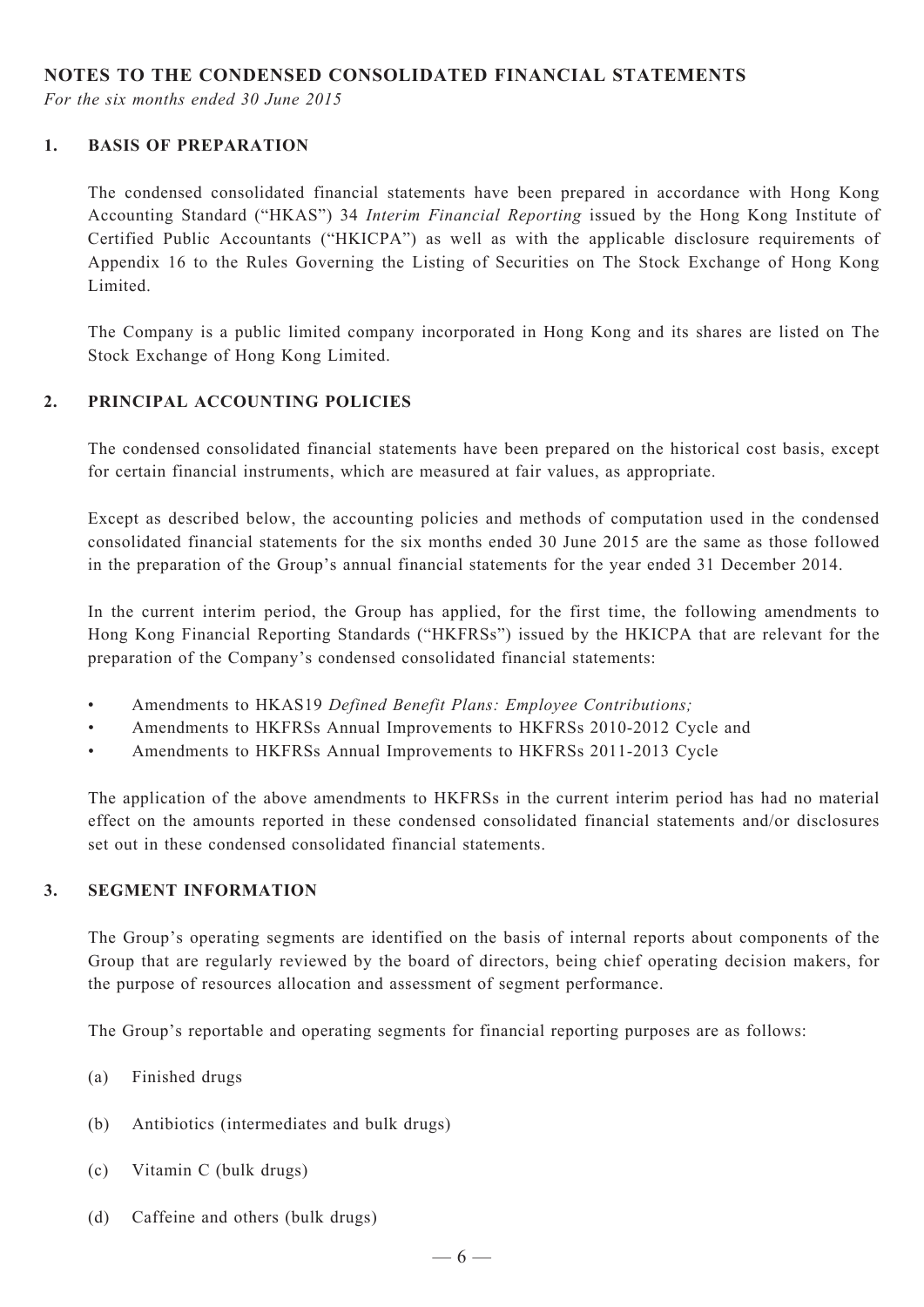All reportable and operating segments are engaged in the manufacture and sales of pharmaceutical products.

The following is an analysis of the Group's revenue and results by reportable and operating segments:

# **For the six months ended 30 June 2015 (Unaudited)**

|                                                                 | Finished<br><b>Drugs</b><br><b>HK\$'000</b> | <b>Antibiotics</b><br><b>HK\$'000</b> | Vitamin C<br><b>HK\$'000</b> | Caffeine<br>and others<br><b>HK\$'000</b> | Segment<br>total<br><b>HK\$'000</b> | <b>Eliminations</b><br><b>HK\$'000</b> | Consolidated<br><b>HK\$'000</b> |
|-----------------------------------------------------------------|---------------------------------------------|---------------------------------------|------------------------------|-------------------------------------------|-------------------------------------|----------------------------------------|---------------------------------|
| <b>SEGMENT REVENUE</b><br>External sales<br>Inter-segment sales | 3,799,520                                   | 974,490<br>26,797                     | 610,241<br>2,391             | 346,124<br>2,067                          | 5,730,375<br>31,255                 | (31, 255)                              | 5,730,375                       |
| TOTAL REVENUE                                                   | 3,799,520                                   | 1,001,287                             | 612,632                      | 348,191                                   | 5,761,630                           | (31, 255)                              | 5,730,375                       |
| Inter-segment sales are charged at prevailing market rates.     |                                             |                                       |                              |                                           |                                     |                                        |                                 |
| <b>SEGMENT PROFIT (LOSS)</b>                                    | 944,501                                     | 140,016                               | (32,119)                     | 61,242                                    |                                     |                                        | 1,113,640                       |
| Unallocated income<br>Unallocated expenses                      |                                             |                                       |                              |                                           |                                     |                                        | 5,028<br>(47, 701)              |
| Operating profit<br>Finance costs<br>Share of results of        |                                             |                                       |                              |                                           |                                     |                                        | 1,070,967<br>(27, 885)          |
| - an associate<br>- a joint venture                             |                                             |                                       |                              |                                           |                                     |                                        | 141<br>4,196                    |
| Profit before tax                                               |                                             |                                       |                              |                                           |                                     |                                        | 1,047,419                       |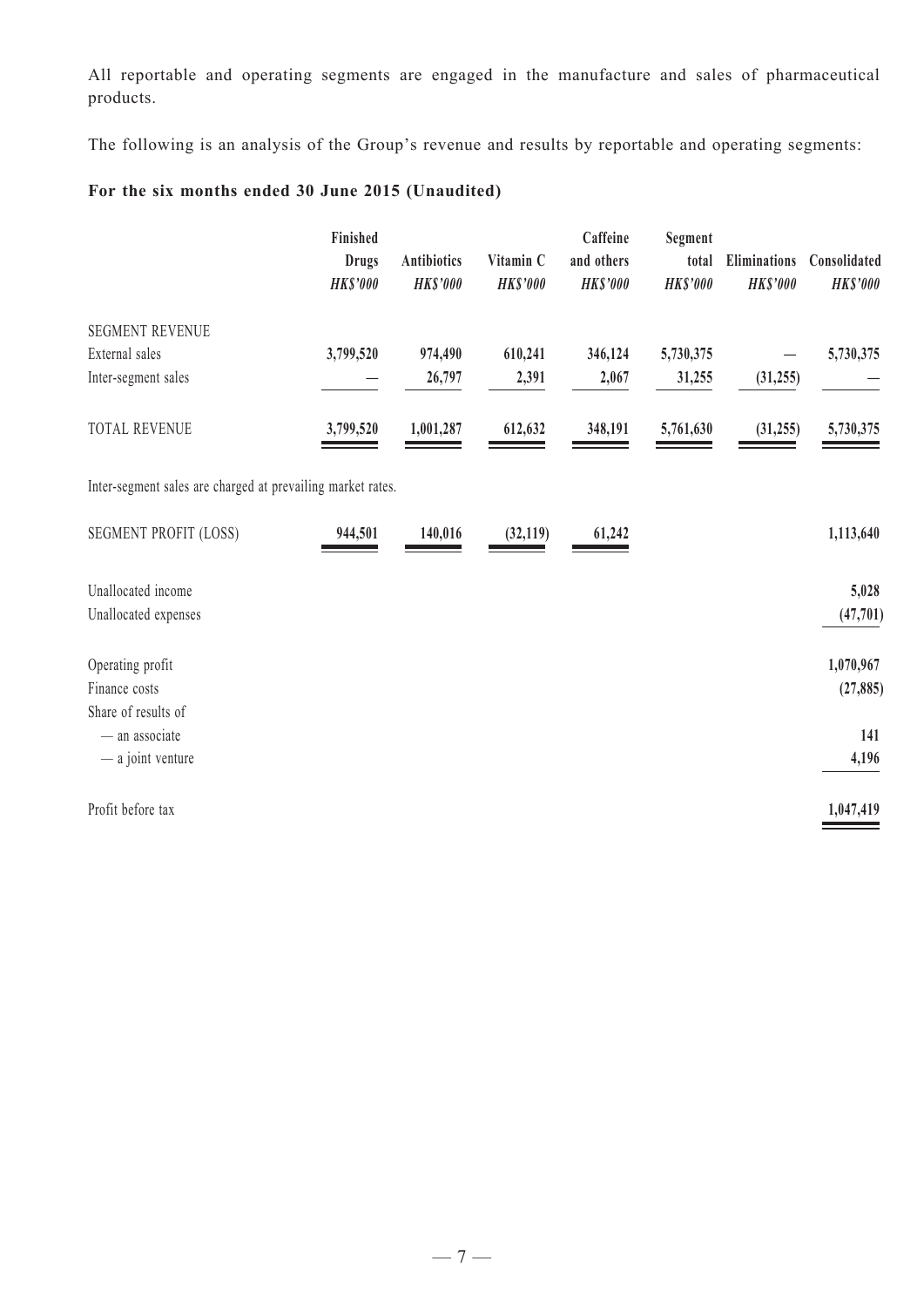#### **For the six months ended 30 June 2014 (Unaudited)**

|                                                                          | Finished<br>Drugs<br>HK\$'000 | Antibiotics<br>HK\$'000 | Vitamin C<br>HK\$'000 | Caffeine<br>and others<br>HK\$'000 | Segment<br>total<br>HK\$'000 | Eliminations<br>HK\$'000 | Consolidated<br>$HK\$ '000    |
|--------------------------------------------------------------------------|-------------------------------|-------------------------|-----------------------|------------------------------------|------------------------------|--------------------------|-------------------------------|
| <b>SEGMENT REVENUE</b><br>External sales<br>Inter-segment sales          | 3,189,617                     | 1,173,402<br>23,676     | 656,137<br>4,273      | 323,314<br>3,627                   | 5,342,470<br>31,576          | (31, 576)                | 5,342,470                     |
| <b>TOTAL REVENUE</b>                                                     | 3,189,617                     | 1,197,078               | 660,410               | 326,941                            | 5,374,046                    | (31, 576)                | 5,342,470                     |
| Inter-segment sales are charged at prevailing market rates.              |                               |                         |                       |                                    |                              |                          |                               |
| <b>SEGMENT PROFIT (LOSS)</b>                                             | 789,265                       | 75,250                  | (18, 464)             | 58,100                             |                              |                          | 904,151                       |
| Unallocated income<br>Unallocated expenses                               |                               |                         |                       |                                    |                              |                          | 2,873<br>(105, 578)           |
| Operating profit<br>Finance costs<br>Share of results of a joint venture |                               |                         |                       |                                    |                              |                          | 801,446<br>(29, 231)<br>(526) |
| Profit before tax                                                        |                               |                         |                       |                                    |                              |                          | 771,689                       |

Segment profit (loss) represents the profit earned/loss recognised by each segment without allocation of interest income, finance costs, central administrative expenses, share of results of an associate and a joint venture. This is the measure reported to the board of directors for the purposes of resource allocation and performance assessment.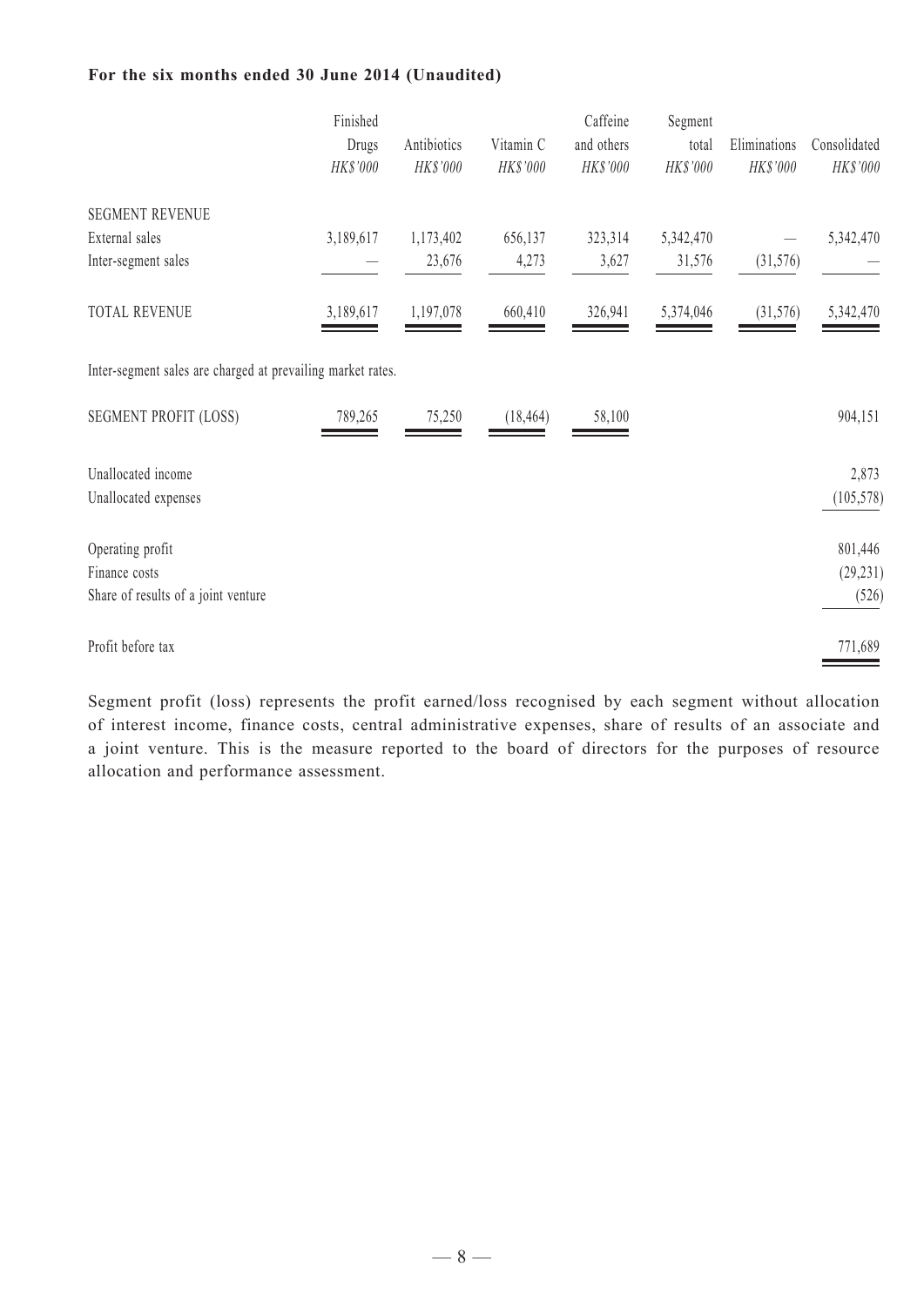#### **4. PROFIT BEFORE TAX**

|                                                                   | For the six months<br>ended 30 June |             |  |
|-------------------------------------------------------------------|-------------------------------------|-------------|--|
|                                                                   | 2015                                | 2014        |  |
|                                                                   | <b>HK\$'000</b>                     | HK\$'000    |  |
|                                                                   | (Unaudited)                         | (Unaudited) |  |
| Profit before tax has been arrived at after charging (crediting): |                                     |             |  |
| Amortisation of intangible assets (included in cost of sales)     | 10,480                              | 9,790       |  |
| Amortisation of prepaid lease payments                            | 7,346                               | 7,704       |  |
| Depreciation of property, plant and equipment                     | 284,398                             | 294,000     |  |
| Total depreciation and amortisation                               | 302,224                             | 311,494     |  |
| Loss (gain) on disposal of property, plant and equipment          |                                     |             |  |
| (included in other expenses/other income)                         | 2,400                               | (2,828)     |  |
| Government grant income <i>(note ii)</i>                          | (9, 462)                            | (67, 150)   |  |
| Interest income                                                   | (4,670)                             | (2, 873)    |  |
| Reversal of write-down of inventories (included in cost of sales) |                                     | (9, 873)    |  |
| Net foreign exchange (gain) losses                                | (2,674)                             | 1,344       |  |
| Impairment loss on trade receivables                              | 8,199                               | 989         |  |
| Research and development expenses (included in other expenses)    | 171,325                             | 155,631     |  |
| Share-based payments expenses (included in administrative         |                                     |             |  |
| expenses)                                                         |                                     | 53,187      |  |
|                                                                   |                                     |             |  |

#### *Notes:*

- (i) For the six months ended 30 June 2014 and 2015, cost of inventories recognised as an expense approximated cost of sales as shown in the condensed consolidated statement of profit or loss and other comprehensive income.
- (ii) Government grants include cash subsidies from PRC government which are specific for (i) the acquisition of plant and machineries and are recognised over the useful lives of the related assets and (ii) the development of pharmaceutical products or improvement of production efficiency which are recognised upon compliance with the attached condition.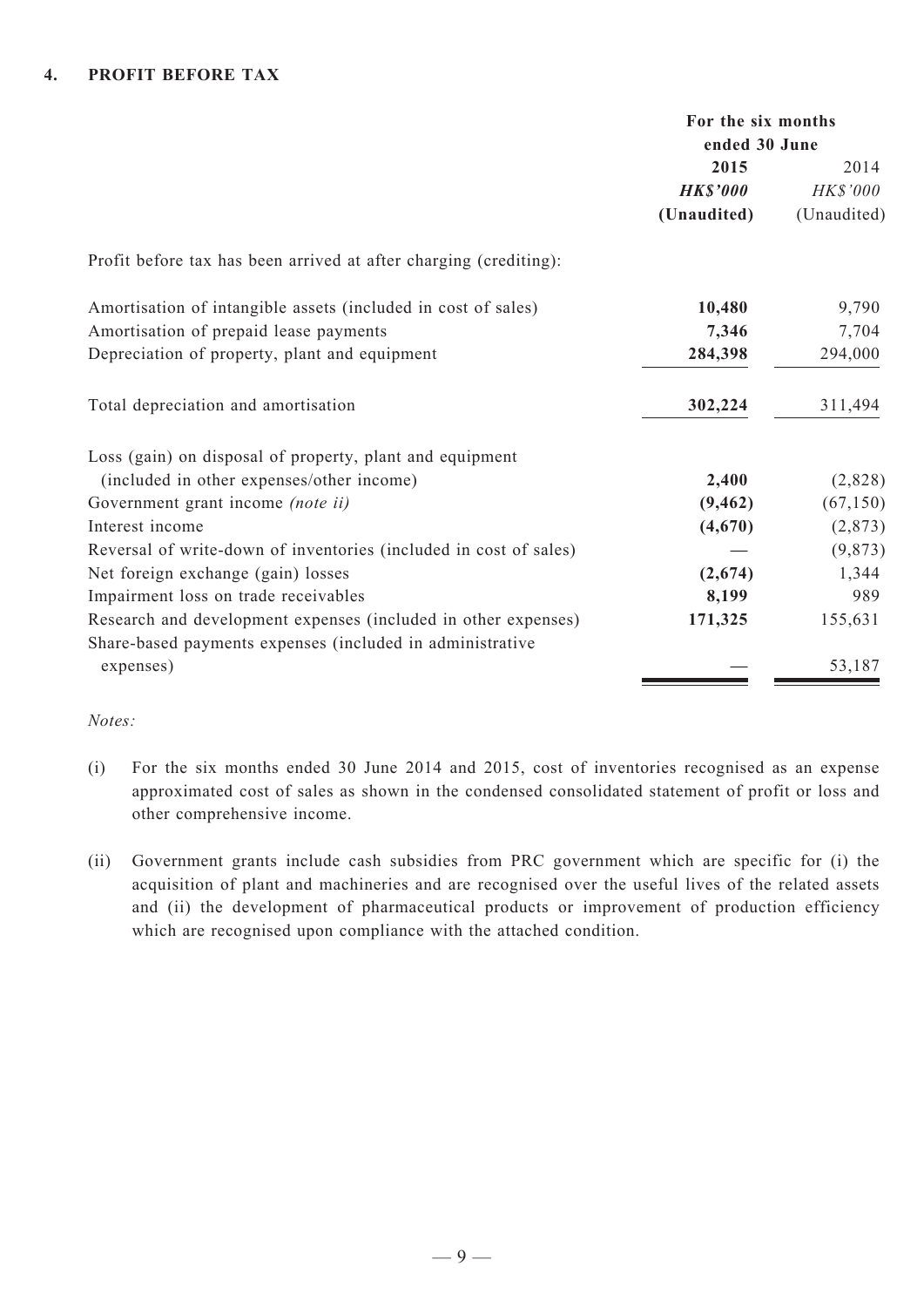|                             | For the six months<br>ended 30 June |                 |  |
|-----------------------------|-------------------------------------|-----------------|--|
|                             | 2015                                | 2014            |  |
|                             | <b>HK\$'000</b>                     | <b>HK\$'000</b> |  |
|                             | (Unaudited)                         | (Unaudited)     |  |
| The tax charge comprises:   |                                     |                 |  |
| Current taxation            |                                     |                 |  |
| - PRC Enterprise Income Tax | 189,438                             | 144,361         |  |
| Deferred taxation           | 27,961                              | 17,902          |  |
|                             | 217,399                             | 162,263         |  |

The Company and its subsidiaries incorporated in Hong Kong are subject to 16.5% of the estimated assessable profit under Hong Kong Profits Tax. No Hong Kong Profits Tax has been recognised as the Company and its subsidiaries incorporated in Hong Kong had no assessable income for both periods.

The basic tax rate of the Company's PRC subsidiaries is 25% under the Law of the PRC on Enterprise Income Tax (the "EIT Law") and Implementation Regulation of the EIT Law. Certain subsidiaries of the Company are qualified as advanced technology enterprises and have obtained approvals from the relevant tax authorities for the applicable tax rate reduced to 15% for a period of 3 years up to 2017.

Under the EIT Law of PRC, withholding tax is imposed on dividends distributed in respect of profits earned by PRC subsidiaries from 1 January 2008 onwards. PRC withholding tax is applicable to dividends payable to investors that are "non-PRC tax resident enterprises", which do not have an establishment or place of business in the PRC, or which have such establishment or place of business but the relevant income is not effectively connected with the establishment or place of business, to the extent such dividends have their sources within the PRC. Under such circumstances, dividends distributed from the PRC subsidiaries in respect of profits earned from 1 January 2008 onwards to non-PRC tax resident group entities shall be subject to the withholding income tax at 10% or a lower tax rate, if applicable.

Deferred taxation has not been provided for in the condensed consolidated financial statements in respect of temporary differences attributable to accumulated profits of the PRC subsidiaries amounting to approximately HK\$3,732,107,000 (2014: HK\$3,373,329,000) as the Group is able to control the timing of the reversal of the temporary differences and it is probable that the temporary differences will not reverse in the foreseeable future.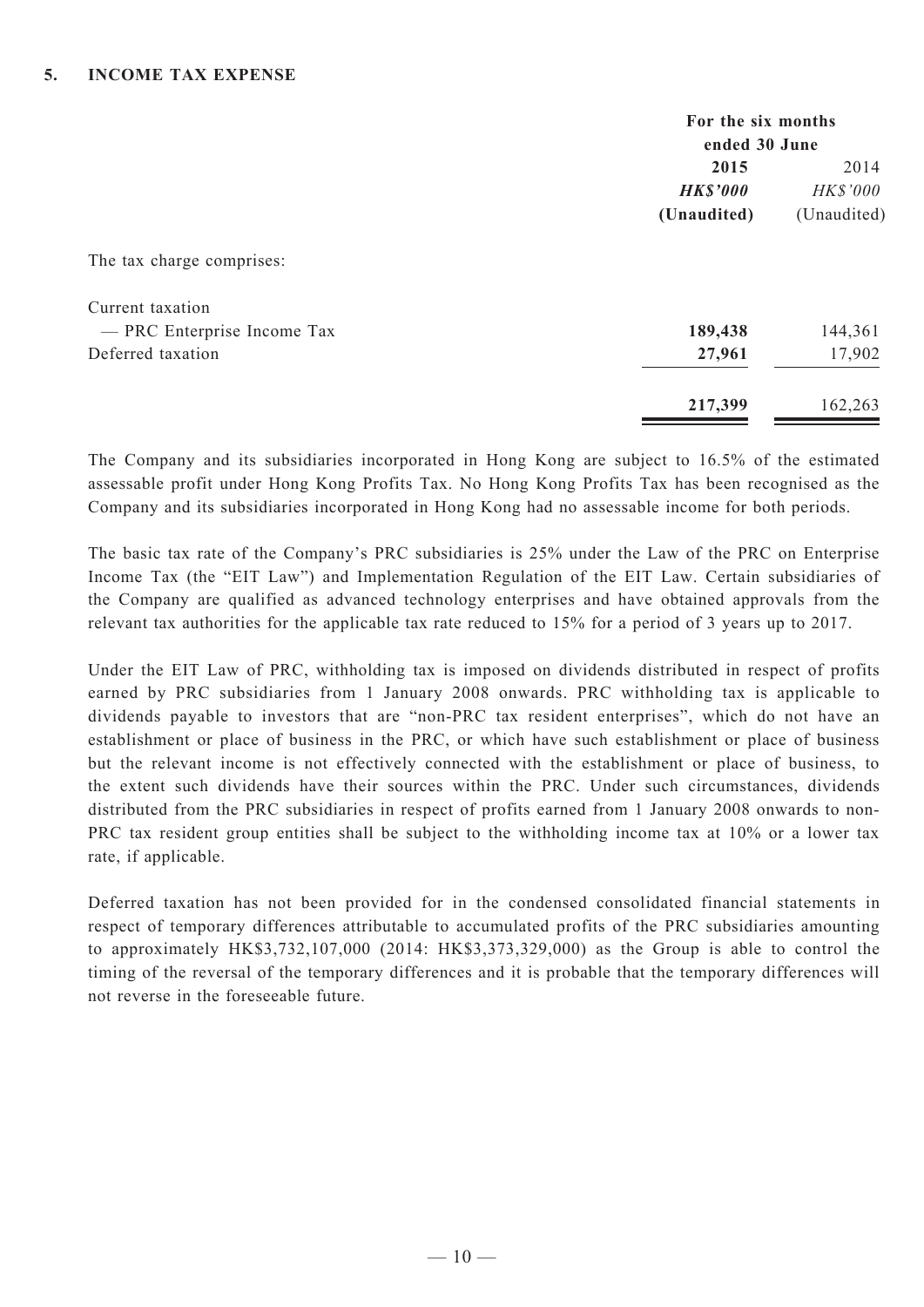#### **6. DIVIDENDS**

During the six months ended 30 June 2015, final dividend of HK10 cents (2014: HK8 cents) per share was distributed to shareholders in respect of the year ended 31 December 2014. The aggregate amount of final dividend distributed and paid in the current period amounted to approximately HK\$590,802,000 (2014: HK\$472,641,000).

The directors do not declare the payment of an interim dividend for the six months ended 30 June 2015 (2014: nil).

#### **7. EARNINGS PER SHARE**

The calculation of the basic and diluted earnings per share attributable to the owners of the Company is based on the following data:

|                                                                                             | For the six months<br>ended 30 June    |                                 |
|---------------------------------------------------------------------------------------------|----------------------------------------|---------------------------------|
|                                                                                             | 2015<br><b>HK\$'000</b><br>(Unaudited) | 2014<br>HK\$'000<br>(Unaudited) |
| <b>Earnings</b>                                                                             |                                        |                                 |
| Earnings for the purposes of basic and diluted earnings per share                           | 822,014                                | 600,665                         |
|                                                                                             | For the six months<br>ended 30 June    |                                 |
|                                                                                             | 2015<br>'000                           | 2014<br>'000                    |
| <b>Number of shares</b>                                                                     |                                        |                                 |
| Weighted average number of ordinary shares for<br>the purpose of basic earnings per share   | 5,908,018                              | 5,908,018                       |
| Effect of dilutive potential ordinary shares:<br>Share options granted by the Company       | 65,284                                 | 59,249                          |
| Weighted average number of ordinary shares for<br>the purpose of diluted earnings per share | 5,973,302                              | 5,967,267                       |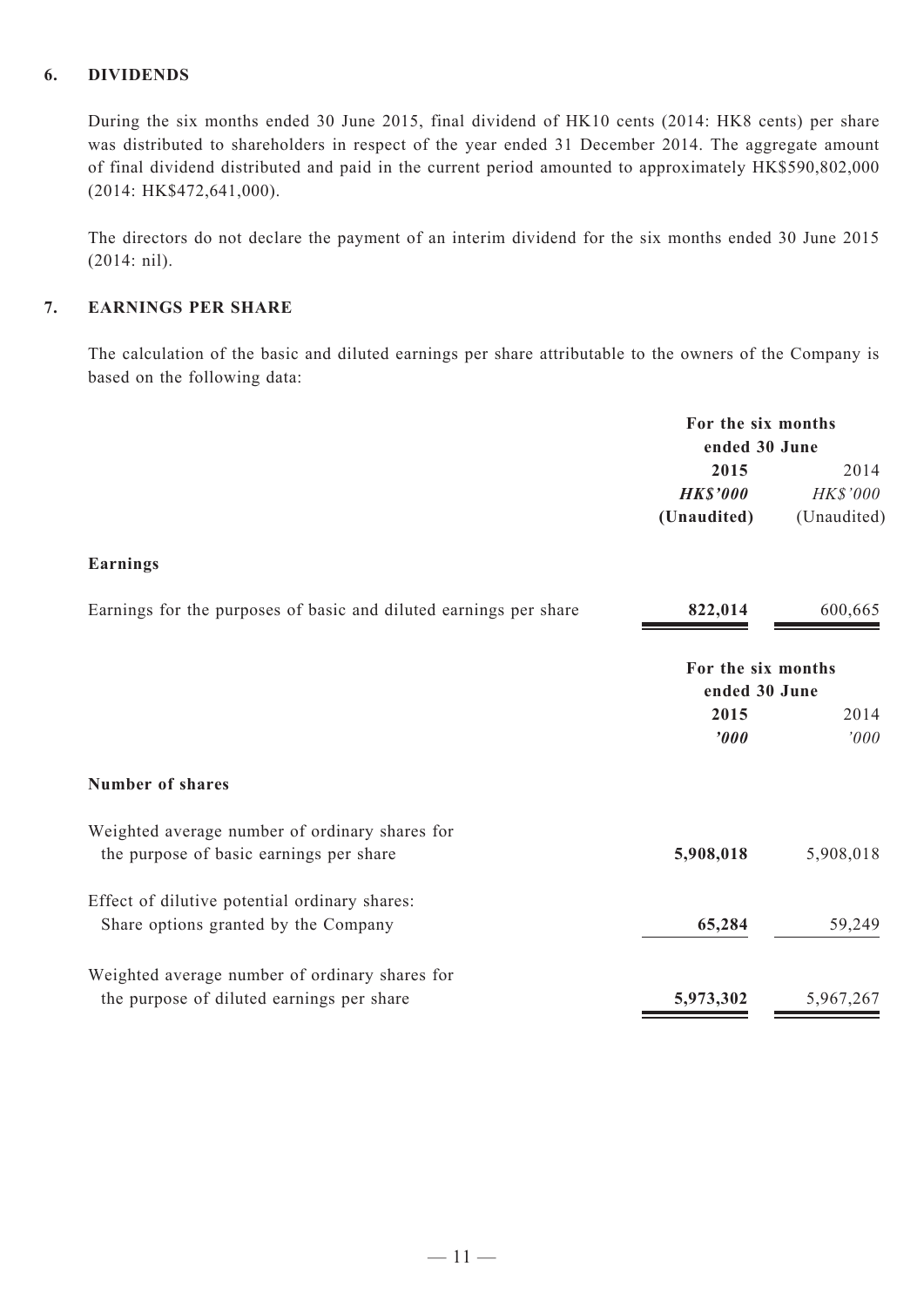#### **8. TRADE AND OTHER RECEIVABLES/BILLS RECEIVABLES**

|                                          | As at           | As at       |
|------------------------------------------|-----------------|-------------|
|                                          | 30 June         | 31 December |
|                                          | 2015            | 2014        |
|                                          | <b>HK\$'000</b> | HK\$'000    |
|                                          | (Unaudited)     | (Audited)   |
| Trade receivables                        | 1,781,890       | 1,699,086   |
| Less: allowance for doubtful debts       | (12, 594)       | (4, 395)    |
|                                          | 1,769,296       | 1,694,691   |
| Prepayment for purchase of raw materials | 175,374         | 183,695     |
| Deposits and prepayment for utilities    | 20,984          | 40,093      |
| Other tax recoverable                    | 25,980          | 28,672      |
| Others                                   | 42,078          | 59,561      |
|                                          | 2,033,712       | 2,006,712   |

The Group allows a general credit period of up to 90 days to its trade customers. The following is an aged analysis of trade receivables (net of allowance for doubtful debts) presented based on invoice dates at the end of the reporting period which approximated the respective revenue recognition dates:

|                  | As at           | As at       |
|------------------|-----------------|-------------|
|                  | 30 June         | 31 December |
|                  | 2015            | 2014        |
|                  | <b>HK\$'000</b> | HK\$'000    |
|                  | (Unaudited)     | (Audited)   |
| $0$ to $90$ days | 1,584,497       | 1,479,654   |
| 91 to 180 days   | 171,106         | 210,236     |
| 181 to 365 days  | 13,693          | 4,801       |
|                  | 1,769,296       | 1,694,691   |

Bills receivables represent bills on hand. All bills receivables of the Group are with a maturity period of less than 180 days (31 December 2014: 180 days) and not yet due at the end of the reporting period, and management considers the default rate is low based on historical information and experience.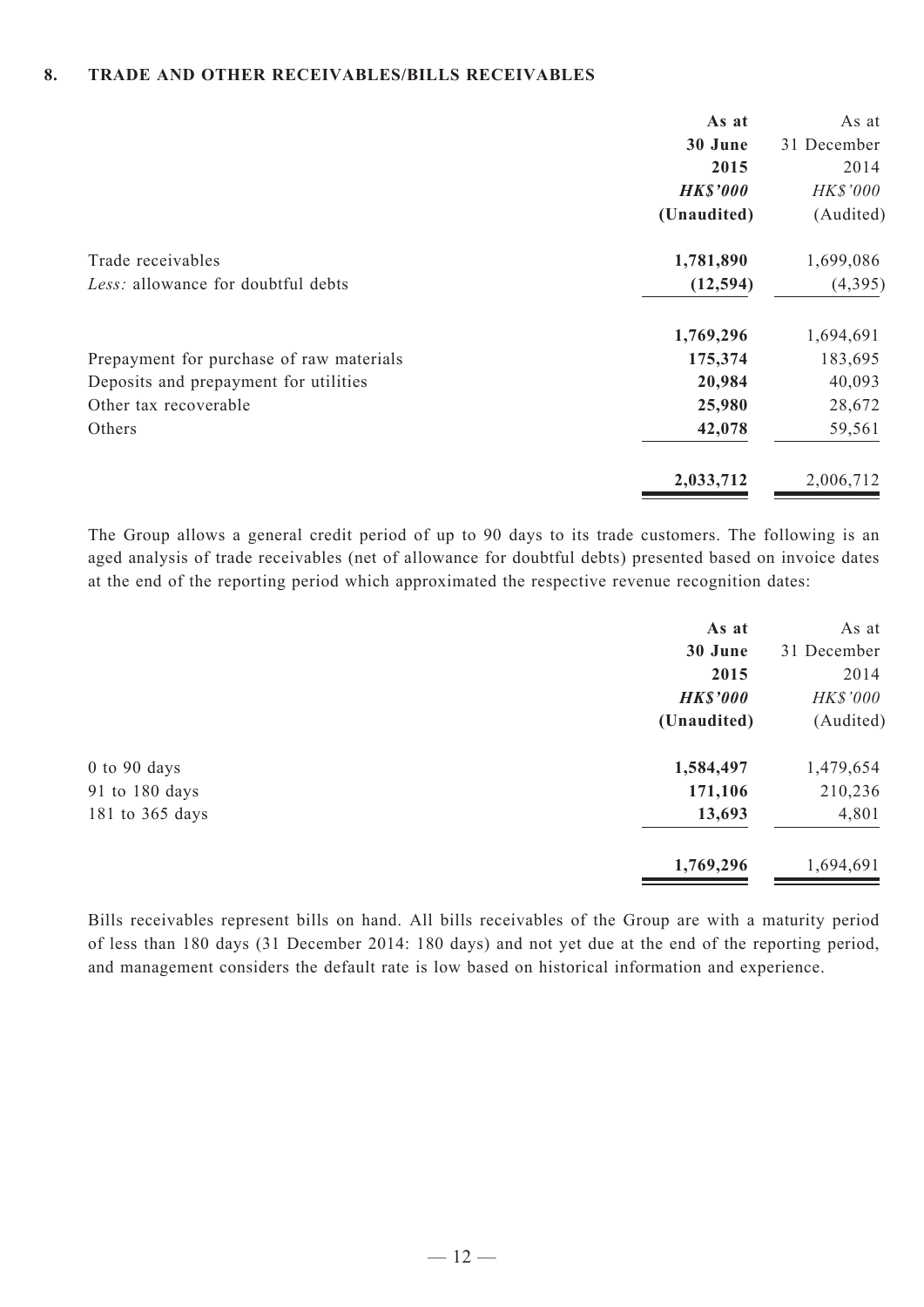#### **9. TRADE AND OTHER PAYABLES/BILLS PAYABLES**

|                                                          | As at           | As at           |
|----------------------------------------------------------|-----------------|-----------------|
|                                                          | 30 June         | 31 December     |
|                                                          | 2015            | 2014            |
|                                                          | <b>HK\$'000</b> | <b>HK\$'000</b> |
|                                                          | (Unaudited)     | (Audited)       |
| Trade payables                                           | 946,626         | 955,617         |
| Other tax payables                                       | 91,766          | 53,984          |
| Freight and utilities charges payables                   | 32,306          | 28,430          |
| Construction cost and acquisition of property, plant and |                 |                 |
| equipment payable                                        | 527,365         | 601,792         |
| Government grants                                        | 115,365         | 88,596          |
| Customer deposits and advance from customers             | 429,596         | 373,342         |
| Staff welfare payable                                    | 131,239         | 131,792         |
| Selling expense payable                                  | 152,435         | 60,260          |
| Others                                                   | 57,279          | 35,913          |
|                                                          | 2,483,977       | 2,329,726       |

The following is an aged analysis of trade payables presented based on the invoice dates at the end of the reporting period:

| As at           | As at       |
|-----------------|-------------|
| 30 June         | 31 December |
| 2015            | 2014        |
| <b>HK\$'000</b> | HK\$'000    |
| (Unaudited)     | (Audited)   |
| 788,259         | 703,652     |
| 69,555          | 104,716     |
| 88,812          | 147,249     |
| 946,626         | 955,617     |
|                 |             |

All bills payables of the Group are aged within 180 days and not yet due at the end of the reporting period.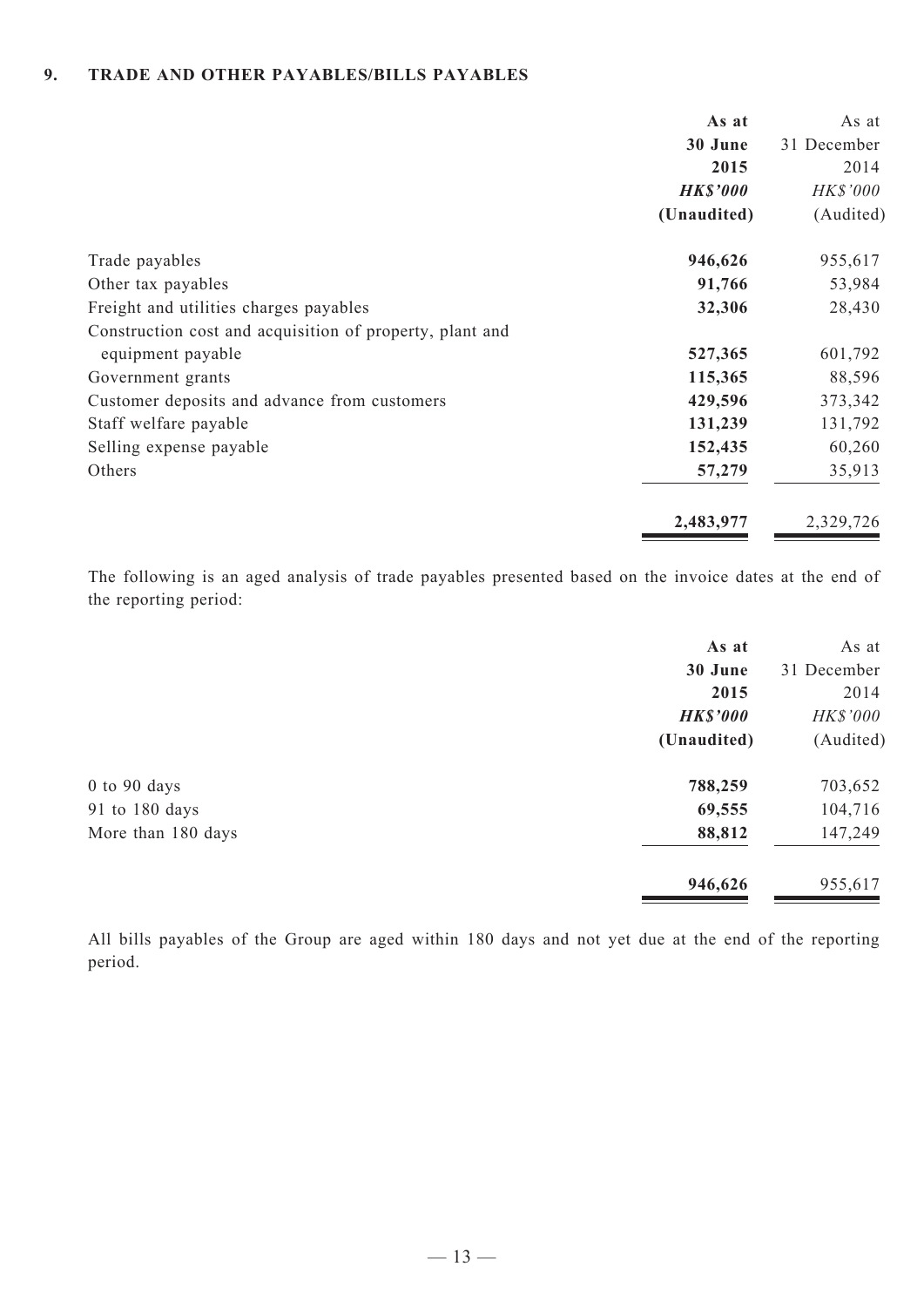### **MANAGEMENT DISCUSSION AND ANALYSIS**

### **Results**

For the first half of 2015, the Group recorded sales revenue of approximately HK\$5,730 million and profit attributable to shareholders of approximately HK\$822 million, representing an increase of 7.3% and 36.9% over the same period of last year respectively.

### **Finished Drug Business**

### *Innovative Drug Products*

During the first half of 2015, the innovative drug business maintained strong growth momentum, with continuous expansion of market share and a stronger presence and coverage in the high-end market. The Group also achieved some progress in expanding into the mid-tier market. Sales revenue for the period reached approximately HK\$1,768 million, representing a 36% growth over the same period of last year.

In the first half of 2015, the General Office of the State Council of the People's Republic of China issued the "Guidance Opinion on Improvement of Centralized Procurement of Drugs by Public Hospitals" and the National Health and Family Planning Commission of the People's Republic of China issued the "Circular on Implementing the Guidance Opinion on Improvement of Centralized Procurement of Drugs by Public Hospitals". It is expected that most provinces and cities in China will initiate the drug tender process in the second half of the year, creating opportunities for NBP injection and other innovative drug products to expand sales in the hospitals. The Group will strive to ensure that its innovative drug products can win the tenders at reasonable prices in order to expand market coverage and to drive rapid and sustainable growth. The Group will also further improve its expert network and increase its efforts in academic-based promotion, so as to strengthen the market position of its innovative drug products in the respective therapeutic sector.

Following is an overview of the Group's major innovative drug products:

*"NBP"*

"NBP" series is a Class I new drug in China and is also a patent-protected exclusive product. Its major ingredient is butylphthalide, and the drug is mainly used for the treatment of acute ischemic stroke. Its soft capsule and injection forms were launched in 2005 and 2010, respectively. This product has been awarded the State Science and Technology Progress Award (Second Class), Golden Award for Outstanding Chinese Patented Invention and China Grand Awards for Industry. "NBP" is a recommended drug in the "Guidelines for Cerebrovascular Disease Prevention and Treatment in China" and the "Guidelines for Acute Ischemic Stroke Treatment in China 2010". In the first half of this year, "NBP" was once again listed as a recommended drug on the "Guidelines for Acute Ischemic Stroke Treatment in China 2014" with more explicit description about the safety, efficacy and recommendation levels. Currently, "NBP" is one of the fastest growing products for the treatment of acute ischemic stroke and is also a blockbuster innovative drug of the Group.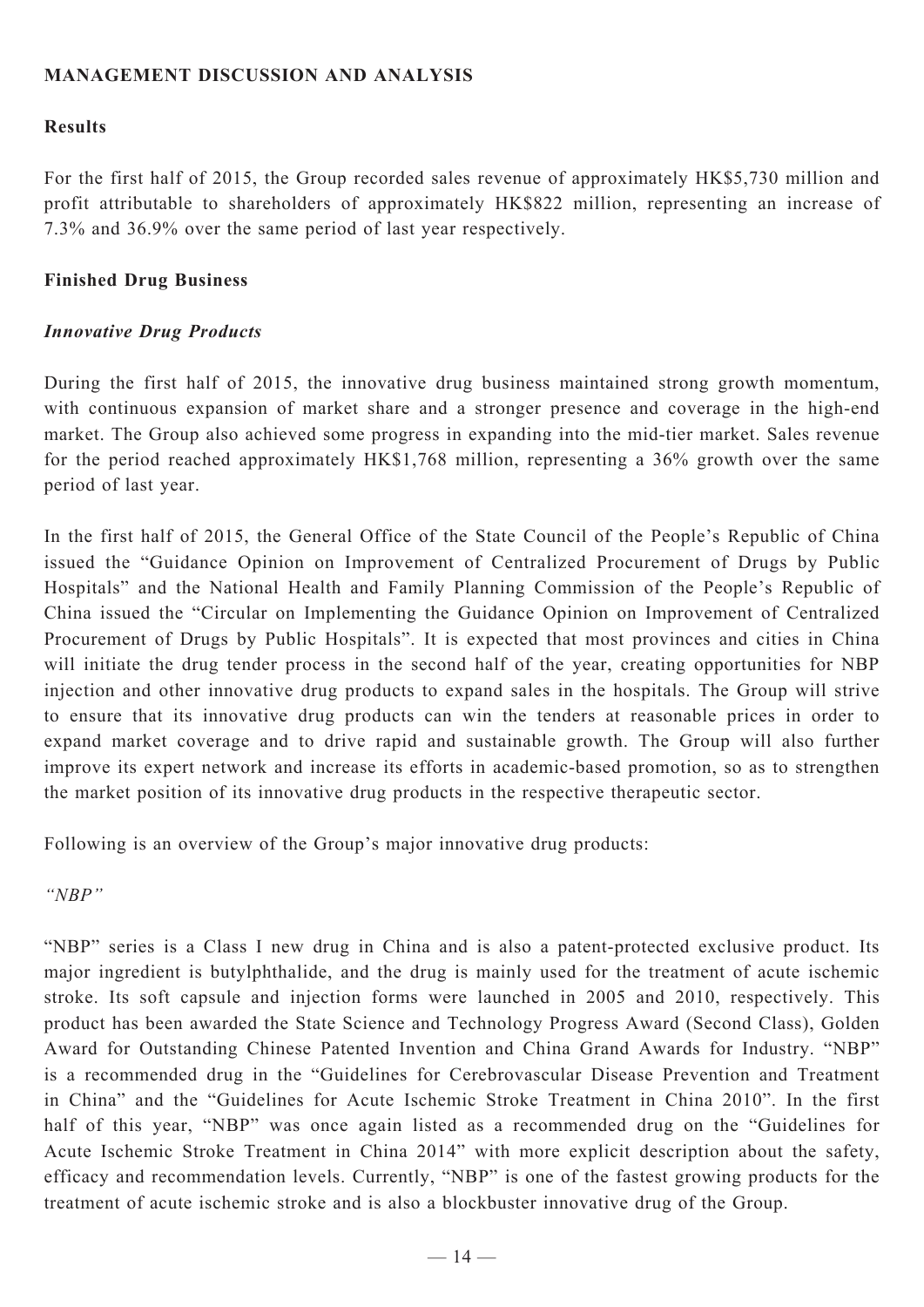# *"Oulaining"*

"Oulaining" series is available in the forms of capsule and lyophilized powder injection. Its major ingredient is oxiracetam, and the drug is mainly used for the treatment of mild to moderate memory and mental impairment resulting from vascular dementia, senile dementia and brain trauma. It has a broad range of clinical indications with huge market potentials. "Oulaining" lyophilized powder injection is currently an exclusive preparation form in China, and has been awarded the Hebei Province Science and Technology Progress Award (First Class). Currently, "Oulaining" is the number one brand among the oxiracetam products in the market. The Group will continuously increase its efforts in academic-based promotion and building its expert network with a view to further developing "Oulaining" as a leading brand in the neurology therapeutic area.

# *"Xuanning"*

"Xuanning" series is available in the forms of tablet and dispersible tablet. Its major ingredient is maleate levamlodipine, and the drug is mainly used for the treatment of hypertension and angina pectoris. The product has been awarded the State Technological Invention Award (Second Class). After years of market development, "Xuanning" has grown into a major brand among hypertension drugs in China and a leading brand among the domestic players. With its popularity and reputation, "Xuanning" has the prerequisites to further realize its potentials.

# *"Duomeisu"*

"Duomeisu" (Doxorubicin hydrochloride liposome injection) is used as a first-line chemotherapy drug for the treatment of lymphoma, multiple myeloma, ovarian cancer and breast cancer. This product can also be used as a second-line chemotherapy drug for treating patients with improving progress of AIDS-related Kaposi's sarcoma. In addition, it can be used in patients who cannot tolerate using a combination of two or more of the following drugs: vincristine, bleomycin and doxorubicin (or any anthracycline antibiotics). In January 2015, the China Food and Drug Administration ("CFDA") approved to extend the expiry period of "Duomeisu" to 36 months, longer than that of the original drug and other domestic brands. Moreover, "Duomeisu"'s patented nano-extrusion technique can make the particle size of the liposome more consistent so to ensure the target enrichment effect of the liposomal drug. Market coverage of this product currently reaches 345 hospitals.

# *"Jinyouli"*

"Jinyouli" (PEG-rhGCSF injection) is the first long-acting growth factor drug in China. This product is a long-acting white blood cell booster used for the prevention of leucopenia and infection induced by chemotherapy. Market coverage of this product currently reaches 245 hospitals.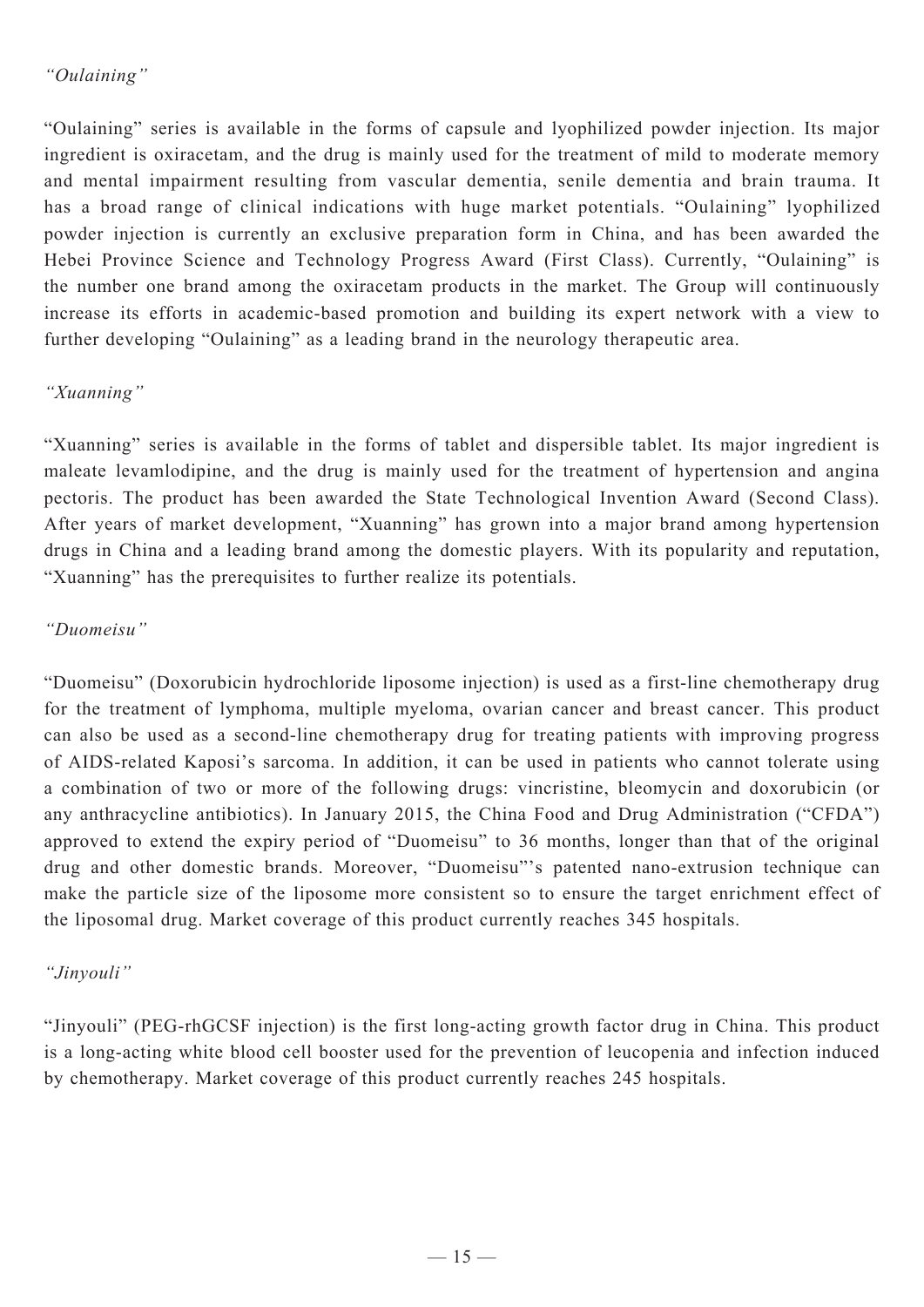# *"Ailineng"*

"Ailineng" (Elemene injection) is a drug mainly used for the treatment of nerve glioma and brain metastases, and adjuvant treatment of malignant pleural and peritoneal effusion. Its unique liquid injection form has obtained patent in China. Market coverage of this product currently reaches 212 hospitals.

# *"Nuolining"*

"Nuolining" (Imatinib mesylate tablet) is mainly used for the treatment of Philadelphia chromosomepositive chronic myelocytic leukemia (Ph+CML) and Philadelphia chromosome-positive acute lymphoblastic leukemia (Ph+ALL). "Nuolining" is manufactured following high quality control standards resulting in products with high purity and quality stability. Since its market launch in March 2015, market coverage of "Nuolining" has reached 64 hospitals in 24 provinces and cities.

With the progress of academic-based promotion and further enhancement of market recognition, "Duomeisu", "Jinyouli", "Ailineng" and "Nuolining" have effectively expanded their market coverage and won tender in a number of provinces and cities, supporting continuous satisfying growth.

In addition, the Group has some other oncology drugs under research and development, among which "bortezomib injection" has been submitted for production approval and is expected to receive the production approval in 2016. "Bortezomib injection" is used for the treatment of multiple myeloma. "Paclitaxel injection (albumin-bound)" has been submitted for clinical trial and is expected to receive the clinical trial approval in the near term.

# *Common Generic Drug Products*

During the period, the Group continued to enhance its common generic drug product portfolio and establish its sales channels, and also cooperated with pharmacy chains in China to further explore market potentials. This results in satisfactory growth with improved profitability. The current key focus is to identify products with higher gross margins and find appropriate sales partners to gradually amplify the results. On the other hand, the Group will study and keep abreast of the policies related to essential drugs and low-priced drugs in order to grasp the market opportunities in these areas.

### **Bulk Drug Business**

### *Antibiotics*

In the first half of 2015, the antibiotics business was relatively stable. Market prices of certain products were higher than the same period of last year, but operating costs also increased due to upgrades in environmental standards and quality control management. The Group continued to improve its competitive capabilities through reinforced internal management, development of better sales channels and product differentiation.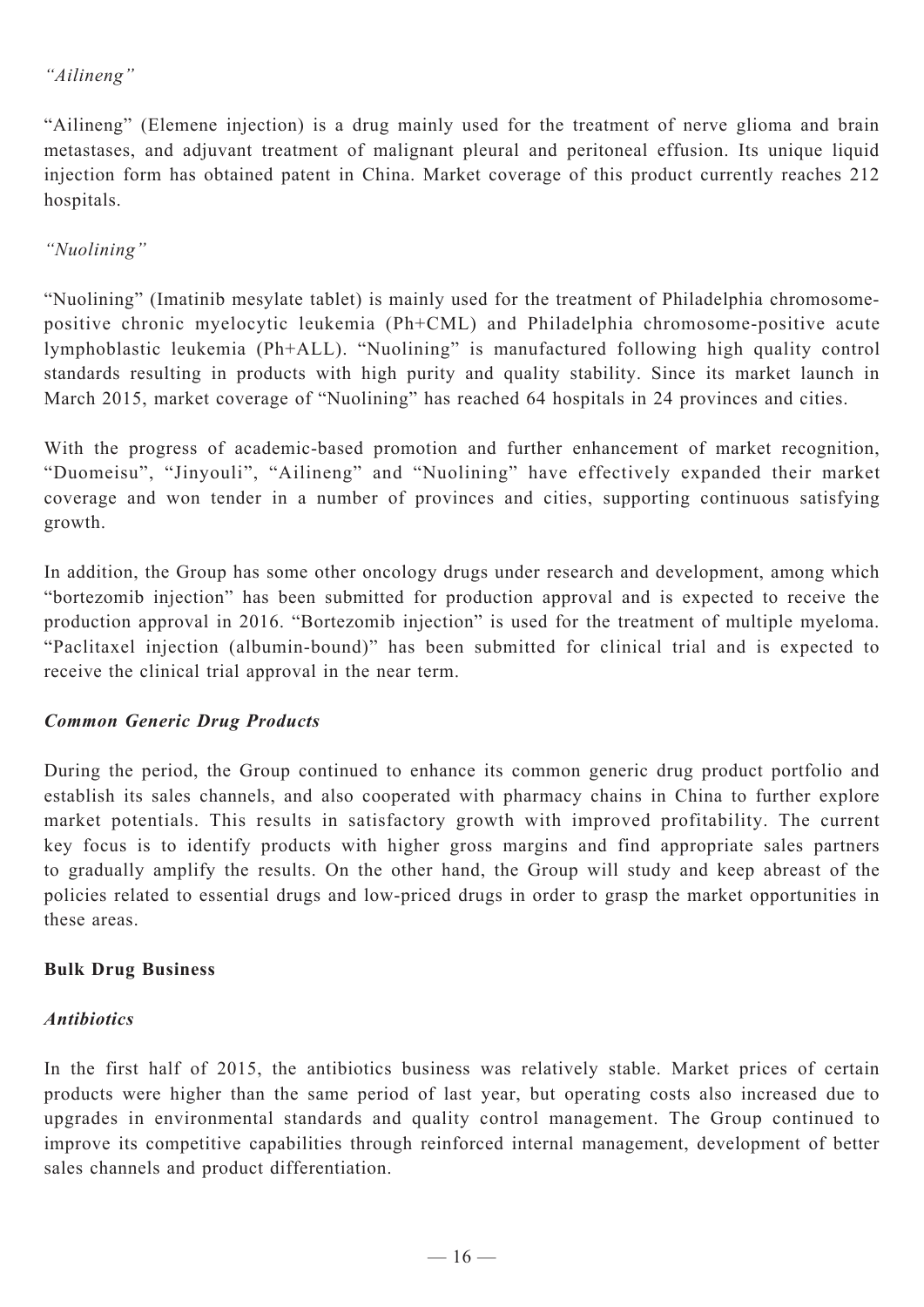### *Vitamin C*

Overcapacity of the vitamin C market still lingered in the first half of 2015, but the market has shown signs of recovery with relatively stable demands and improving product price. Leveraging on its advantages in scale, quality and production costs, the Group continued to maintain its absolute competitiveness in the industry. The Group also increased its efforts in overseas expansion by adjusting and improving its product structure. Overall, the vitamin C business has shown signs of an upturn in the second quarter of 2015 and is expected to further improve in the second half of the year.

### *Caffeine and Others*

In the first half of 2015, both the market demand and product price of caffeine remained stable, this business continued to contribute stable profit to the Group.

#### **Research and Development**

The Group continued to capitalise on its technological advantages in the realm of drug research and development. Currently, the Group has over 180 products under research and development, with focus on the therapeutic areas of cardio-cerebrovascular, diabetes, oncology, neurology and antiinfective. Among these products, 14 are Class I new drugs and 51 are Class III new drugs (of which 36 products are among the first three applications).

6 of the 14 Class I new drugs are in clinical trial. Of which, "recombinant glucagon-like peptide-1 receptor agonist for injection (rE4)" has completed phase II clinical trial. The supplemental application for changing into injectable pen form has passed the technology assessment by the Center for Drug Evaluation ("CDE") and the application is currently being assessed by the registration department. It shall commence phase III clinical trial after approval is granted. "Compound amlodipine and atorvastatin calcium tablet" has passed the ethical evaluation and is currently in phase III clinical trial. "Pinocembrin injection" is in phase II clinical trial. Data for phase II and III clinical trial application of "baicalein tablet" has been submitted to the CDE and assessment by the CDE is expected to begin in the near term. "DBPR-108" is in phase I clinical trial. "L-butylphthalide tablet and injection" has completed phase I clinical trial and the CDE has completed the assessment of the data submitted for the phase II clinical trial application. The Group is currently preparing supplemental data according to the requirements of the CDE. In addition, "mitoxantrone hydrochloride liposome injection" has obtained the phase II and III clinical trial approval and has commenced phase II clinical trial.

During the first half of this year, the Group has obtained production approvals for 4 products in China including "cefdinir raw material", "nafcillin sodium raw material and injection", "cefcapene pivoxil hydrochloride raw material and tablets" and "aspirin enteric coated tablets (100mg)", of which "nafcillin sodium injection" and "cefcapene pivoxil hydrochloride tablets" are the second-tomarket drug approved in China. Apart from these, the Group has obtained clinical trial approvals for 4 products including "mitoxantrone hydrochloride liposome injection", "dronedarone hydrochloride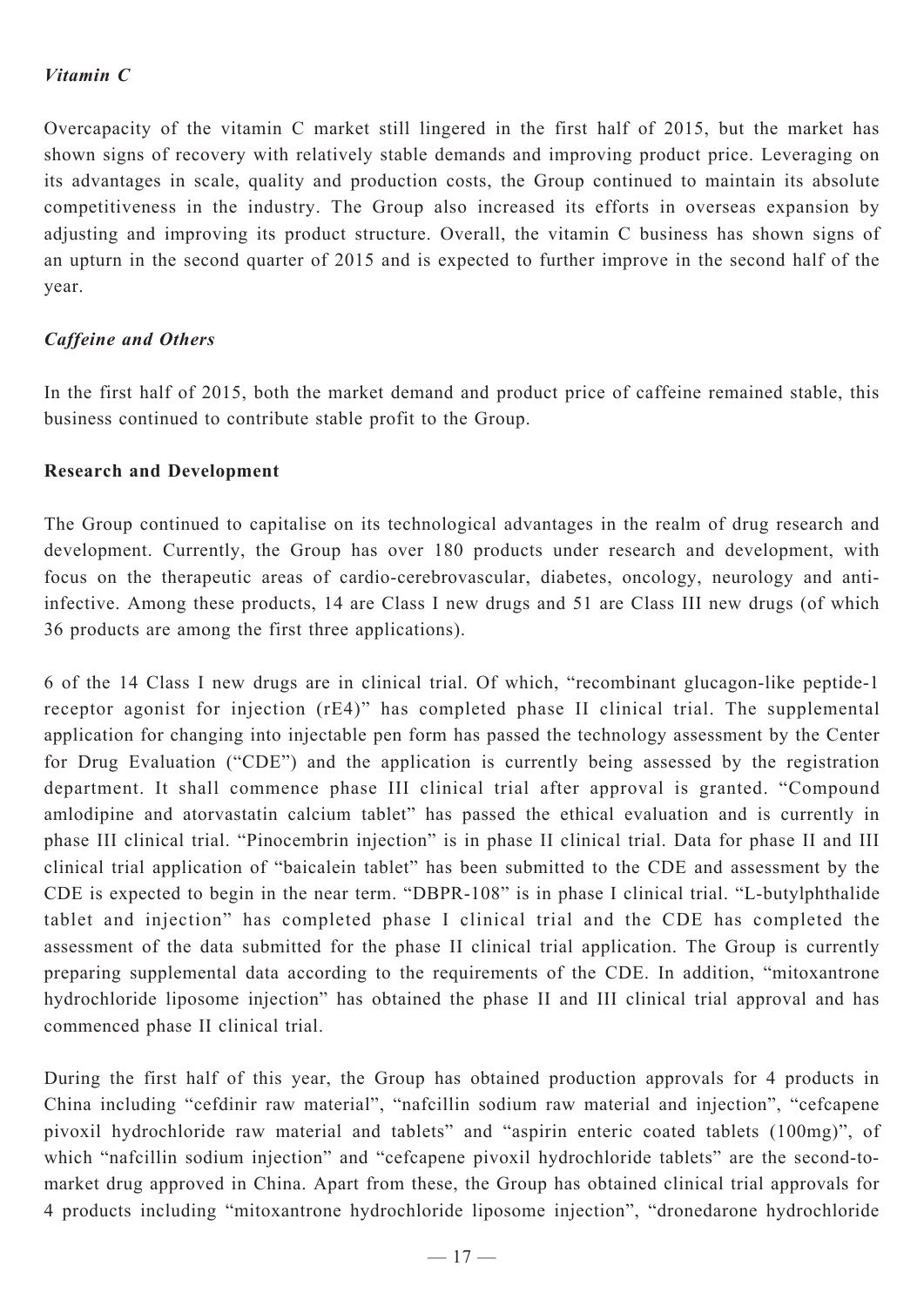tablets", "DBPR-108 capsules" and "moxifloxacin hydrochloride tablets". Moreover, "cefoselis sulfate raw material and injection" has passed the technology assessment and on-site inspection by the CFDA. During the period, the Group has submitted applications for 28 drugs to the CFDA (of which, 12 are production applications and 16 are clinical trial applications). 6 of the 28 drugs are among the first three applications.

With regard to overseas registrations, the Group's product "benzonatate soft capsule" had received the Abbreviated New Drug Application ("ANDA") approval in July this year. Currently, the Group has a total of 9 drugs applying for ANDA of the U.S. FDA. Meanwhile, the protocol for phase II clinical trial application of "butylphthalide soft capsule" has been approved by the U.S. FDA and the pharmacokinetic research in human subjects as requested by the U.S. FDA has also been completed. The Group is currently preparing supplemental data of application for "mitoxantrone hydrochloride liposome injection" according to the Pre-Investigational New Drug (Pre-IND) meeting held by the U.S. FDA. It is expected that application for phase II clinical trial can be submitted to the U.S. FDA by the end of this year.

The Group also continued to increase its efforts in research and development, registration and obtaining approval. It is expected that 4 drug applications in China ("cefoselis sulfate raw material and injection", "amoxillin and ambroxol hydrochloride tablets", "Qinggan Huayu capsule ( 清肝化 瘀膠囊)" and "acarbose tablets") and 3 drug applications for ANDA in the U.S. ("cefixime tablets", "cefotaxime sodium for injection" and "clopidogrel hydrogen sulfate tablets") will receive approval in the second half of 2015.

# **Outlook**

With the further ageing of population, progress of national urbanisation and increase in people's income level in China, the demand for pharmaceutical products in China is expected to further increase over the coming decade. In view of that, the Group believes that its core products will have huge market potential prospect. The Group will continue to actively develop the new drug business, promote product internationalisation and consolidate the competitiveness of its bulk drug business, with the objective of ensuring sustainable growth of the Group.

# **Financial Review**

# *Liquidity and Financial Position*

For the first half of 2015, the Group's operating activities generated a net cash inflow of HK\$694 million. Debtor turnover period (ratio of balance of trade receivables to sales, inclusive of value added tax for sales in China) slightly shortened from 55 days in 2014 to 53 days. Inventory turnover period (ratio of inventory balance to cost of sales) increased from 102 days in 2014 to 125 days. The higher stock turnover period for the first half of 2015 was mainly attributable to the need to maintain a higher level of inventories in anticipation of shut down of certain production workshops for maintenance works in July. Current ratio of the Group as at 30 June 2015 was 2.0 as compared to 1.8 as at 31 December 2014. Capital expenditure in relation to the additions of production facilities amounted to HK\$401 million for the current period.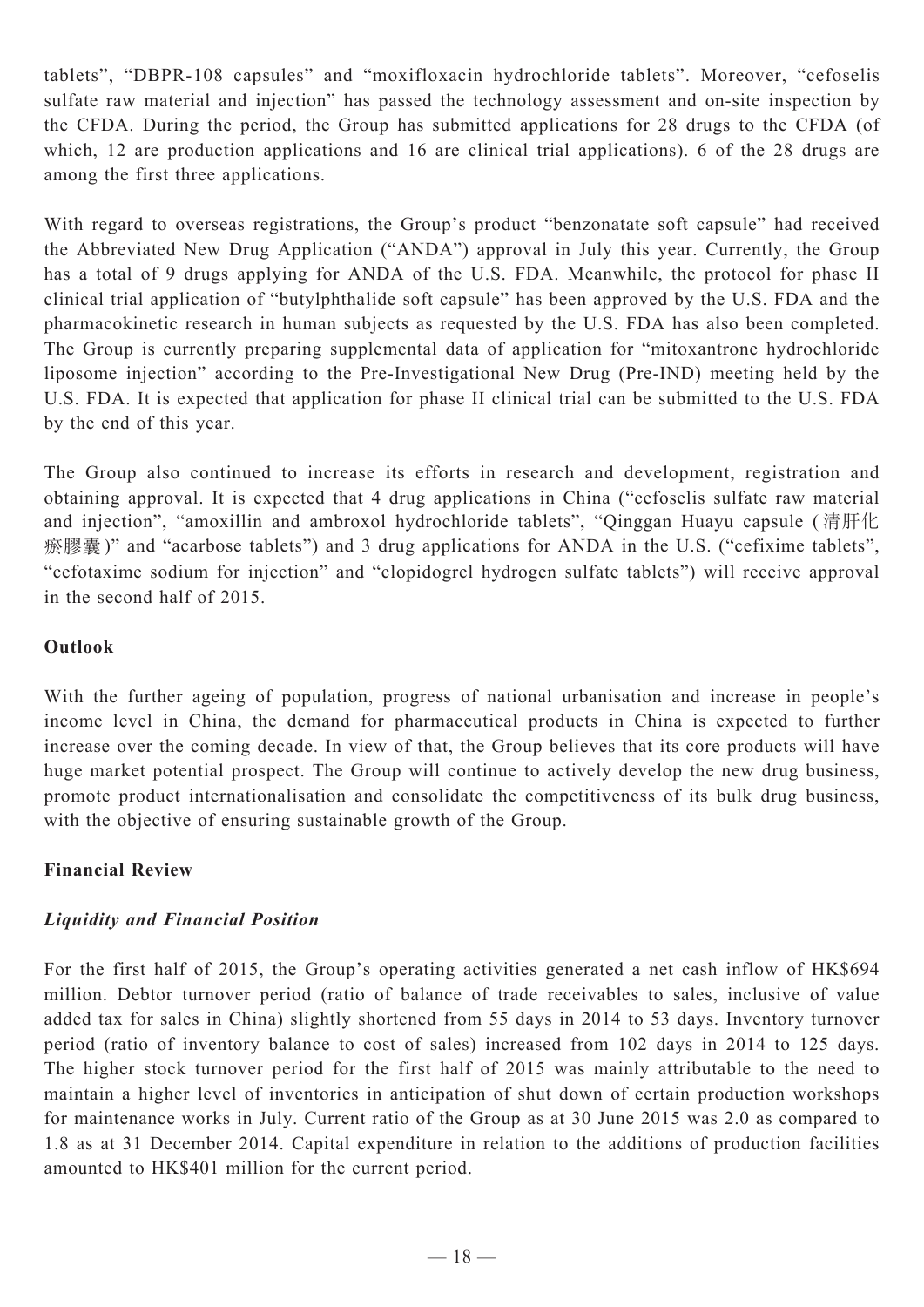The financial position of the Group remained healthy. As at 30 June 2015, total bank balances and cash amounted to HK\$1,931 million (31 December 2014: HK\$1,527 million) and total borrowings amounted to HK\$1,811 million (31 December 2014: HK\$1,226 million), comprising bank loans of HK\$1,570 million and loans from a related company of HK\$241 million. Of the total borrowings, HK\$595 million will be repayable within one year and the remaining HK\$1,216 million repayable between two to four years. Gearing ratio (calculated on the basis of the Group's total borrowings over total equity) was 21.6% as compared to 15.0% as at 31 December 2014.

38% of the Group's borrowings are denominated in Hong Kong dollars, 13% in US dollars and the remaining 49% in Renminbi. The Group's revenue is mainly denominated either in Renminbi or in US dollars. The Group has been monitoring closely the currency movement and will use appropriate hedging arrangements to reduce the foreign exchange risk when considered necessary.

### *Employees*

As at 30 June 2015, the Group had about 10,314 employees. The majority of them are employed in mainland China. The Group will continue to offer competitive remuneration packages, discretionary share options and bonuses to staff based on the performance of the Group and the individual employee.

### **CORPORATE GOVERNANCE**

The Company has complied with all the code provisions in the Corporate Governance Code (the "Code") contained in Appendix 14 of the Rules Governing the Listing of Securities on The Stock Exchange of Hong Kong Limited (the "Listing Rules") throughout the six months ended 30 June 2015 except the deviation from code provisions A.2.1 as set out below.

Code provision A.2.1 of the Code stipulates that the roles of chairman and chief executive officer should be separate and should not be performed by the same individual. Mr. Cai Dongchen, the Company's Chairman, has also assumed the role as the chief executive officer of the Company. The Company believes that vesting both roles in Mr. Cai will allow for more effective planning and execution of business strategies. As all major decisions are made in consultation with members of the Board, the Company believes that there is adequate balance of power and authority in place.

Following the retirement of Mr. ZHAO John Huan, an executive director of the Company, at the annual general meeting of the Company held on 26 May 2015, the composition of the Board comprises nine (9) executive directors, one (1) non-executive director and five (5) independent nonexecutive directors. The number of independent non-executive directors on the Board represents not less than one-third of the members of the Board as required under rule 3.10A of the Listing Rules.